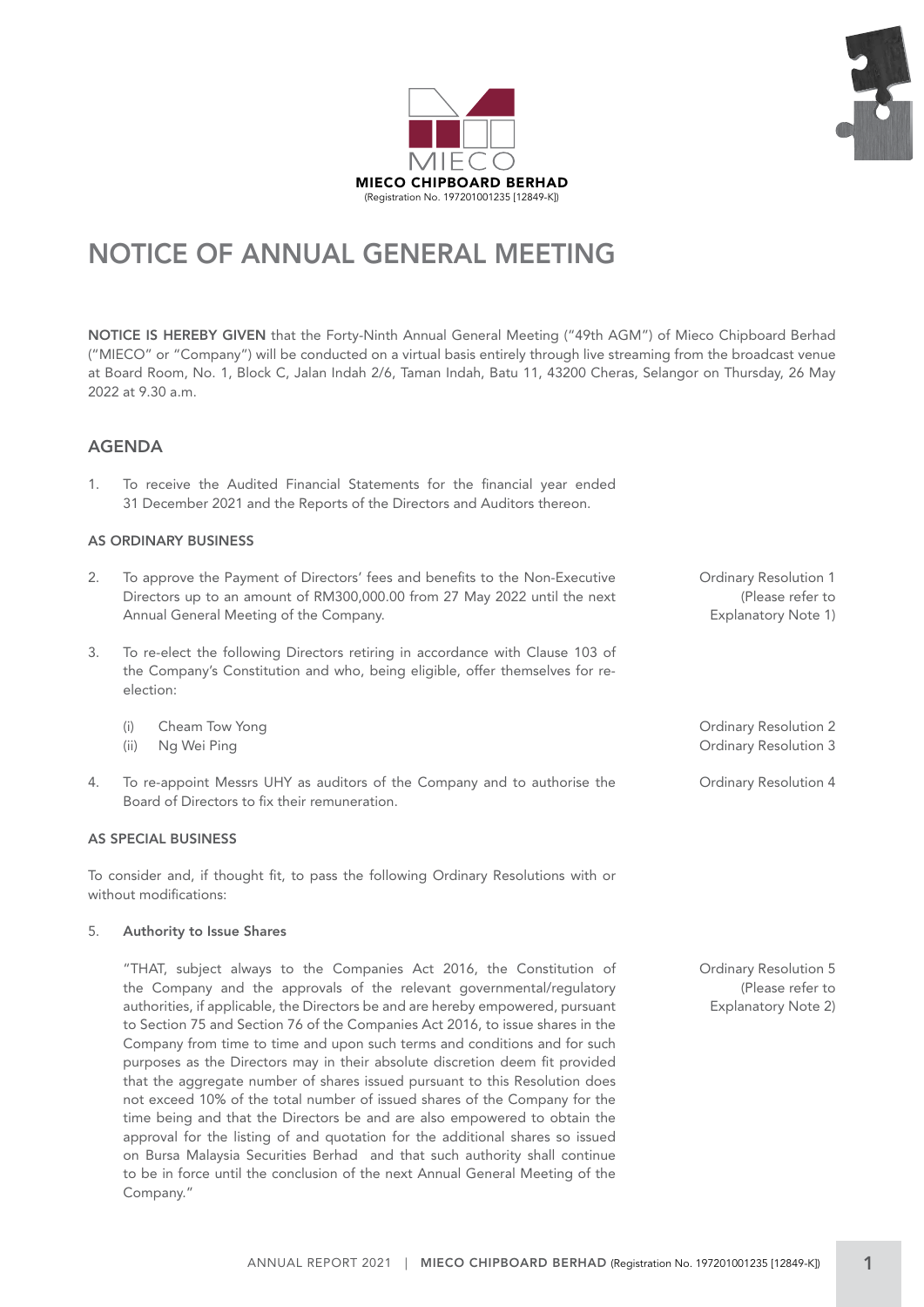

#### 6. Proposed Renewal of Shareholders' Mandate for Recurrent Related Party Transactions of a Revenue or Trading Nature ("Proposed Shareholders' Mandate")

"THAT, subject to the provisions of the Listing Requirements of Bursa Malaysia Securities Berhad, approval be and is hereby given to the Company and/or its subsidiary companies to enter into recurrent related party transactions of a revenue or trading nature as set out in the Circular to Shareholders dated 27 April 2022, provided that such transactions are undertaken in the ordinary course of business, on arm's length basis, on normal commercial terms which are not more favourable to the related parties than those generally available to the public and are not detrimental to the minority shareholders;

THAT such approval shall continue to be in force until the earlier of:

- (i) the conclusion of the next Annual General Meeting of the Company at which time it will lapse unless the authority is renewed by a resolution passed at the next Annual General Meeting;
- (ii) the expiration of the period within which the next Annual General Meeting is to be held pursuant to Section 340(2) of the Companies Act 2016 ("the Act") (but shall not extend to such extension as may be allowed pursuant to Section 340(4) of the Act); or
- (iii) such approval is revoked or varied by resolution passed by shareholders in a general meeting before the next Annual General Meeting;

AND THAT the Directors of the Company be authorised to complete and do all such acts and things (including executing all such documents as may be required) as they may consider expedient or necessary to give effect to this Ordinary Resolution."

#### 7. Proposed Renewal of Authority for the Company to Purchase Its Own Shares ("Proposed Renewal of Share Buy-Back")

"THAT, subject always to the Companies Act 2016, the provisions of the Constitution of the Company, the Listing Requirements of Bursa Malaysia Securities Berhad ("Bursa Securities") and all other applicable laws, guidelines, rules and regulations, the Company be and is hereby authorised to purchase such amount of ordinary shares in the Company as may be determined by the Directors of the Company from time to time through Bursa Securities as the Directors may deem fit and expedient in the interest of the Company, provided that:

- (i) the aggregate number of shares purchased does not exceed 10% of the total number of issued shares of the Company as quoted on Bursa Securities as at the point of purchase(s);
- (ii) the maximum fund to be allocated by the Company for the purpose of purchasing the shares shall not exceed the aggregate of the retained profits of the Company based on the latest Audited Financial Statements and/or the latest management accounts of the Company (where applicable) available at the time of the purchase(s); and

Ordinary Resolution 6 (Please refer to Explanatory Note 3)

Ordinary Resolution 7 (Please refer to Explanatory Note 4)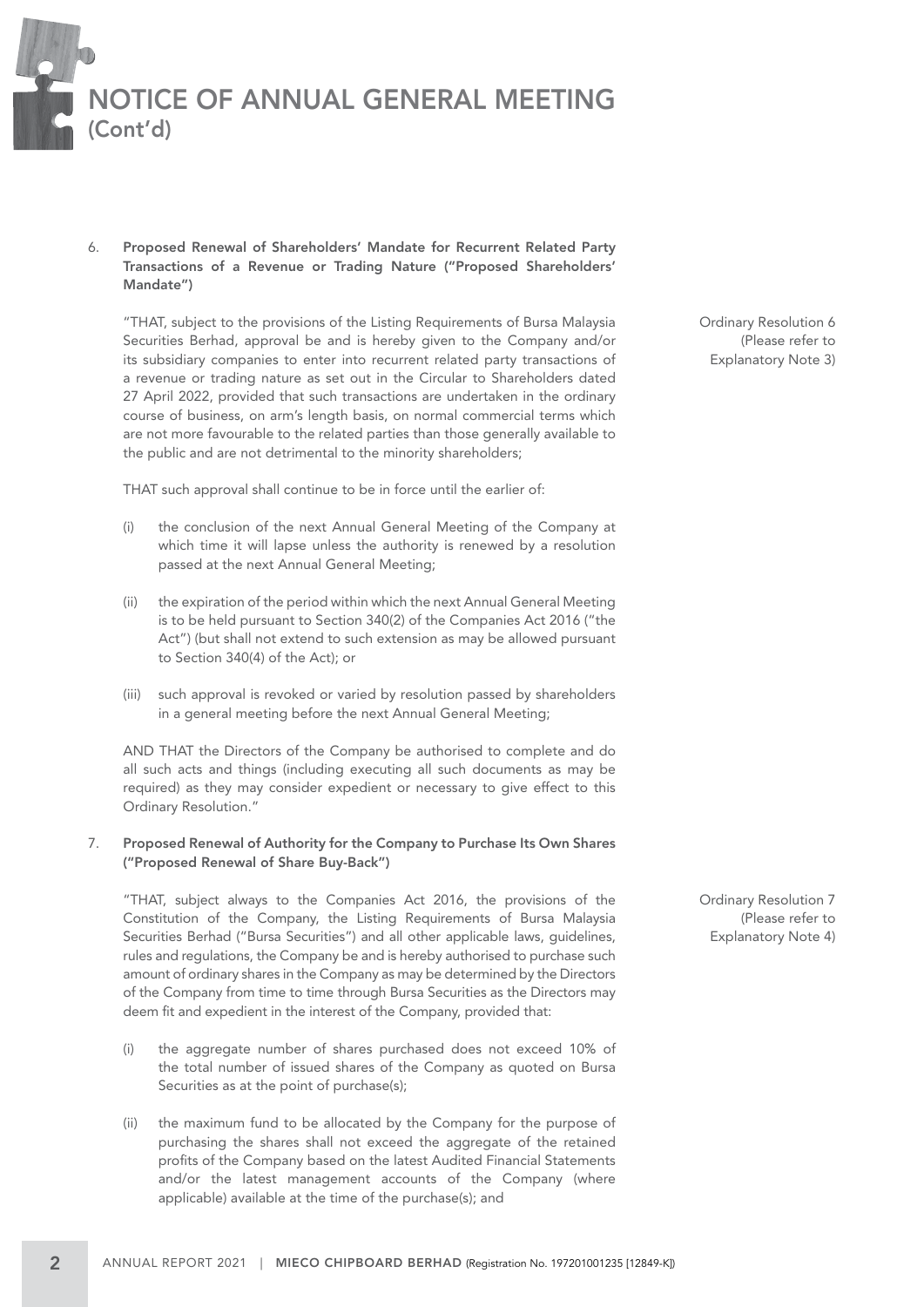## NOTICE OF ANNUAL GENERAL MEETING (Cont'd)

(iii) the Directors of the Company may decide either to retain the shares purchased as treasury shares or cancel the shares or retain part of the shares so purchased as treasury shares and cancel the remainder or to resell the shares or distribute the shares as dividends;

THAT the authority conferred by this Resolution shall commence immediately and shall continue to be in force until the conclusion of the next Annual General Meeting of the Company following the passing of this Ordinary Resolution, unless earlier revoked or varied by an ordinary resolution of the shareholders of the Company in a general meeting;

AND THAT authority be and is hereby given to the Directors of the Company to act and take all such steps and do all things as are necessary or expedient to implement, finalise and give full effect to the aforesaid purchase."

8. To transact any other business of which due notice shall have been given.

By Order of the Board

NG GEOK LIAN (LS 0007155) SSM Practicing Certificate No. 201908002080 COMPANY SECRETARY

Cheras, Selangor. 27 April 2022

#### NOTES:

- 1. As part of the initiatives to curb the spread of COVID-19, the 49th AGM of the Company will be conducted on a virtual basis entirely through live streaming and online remote voting via Remote Participation and Voting ("RPV") facilities which are available on website at www.metramanagement.com.my. Please follow the procedures provided in the Administrative Details of 49th AGM in order to register, participate and vote remotely via the RPV facilities.
- 2. The Broadcast Venue of the 49th AGM is strictly for the purpose of complying with Section 327(2) of the Companies Act, 2016 which requires the Chairperson of the meeting to be at the main venue of the meeting. No shareholders/ proxies from the public should be physically present at the Broadcast Venue on the day of the 49th AGM.
- 3. Members may submit questions to the Board of Directors prior to the 49th AGM to stephanie@mieco.com.my no later than 9.30 a.m. on Monday, 23 May 2022 or to use the Question and Answer platform to transmit questions to the Board of Directors via RPV facilities during live streaming.
- 4. Since the 49th AGM will be conducted via a virtual meeting, a member entitled to attend and vote at the meeting may appoint the Chairman of the meeting as his/her proxy and indicate the voting instruction in the Form of Proxy.
- 5. A proxy may but need not be a member of the Company and a member shall be entitled to appoint a maximum of two (2) proxies to attend and vote at the same meeting. Where a member appoints more than one (1) proxy, the appointment shall be invalid unless he specifies the proportions of his shareholding to be represented by each proxy.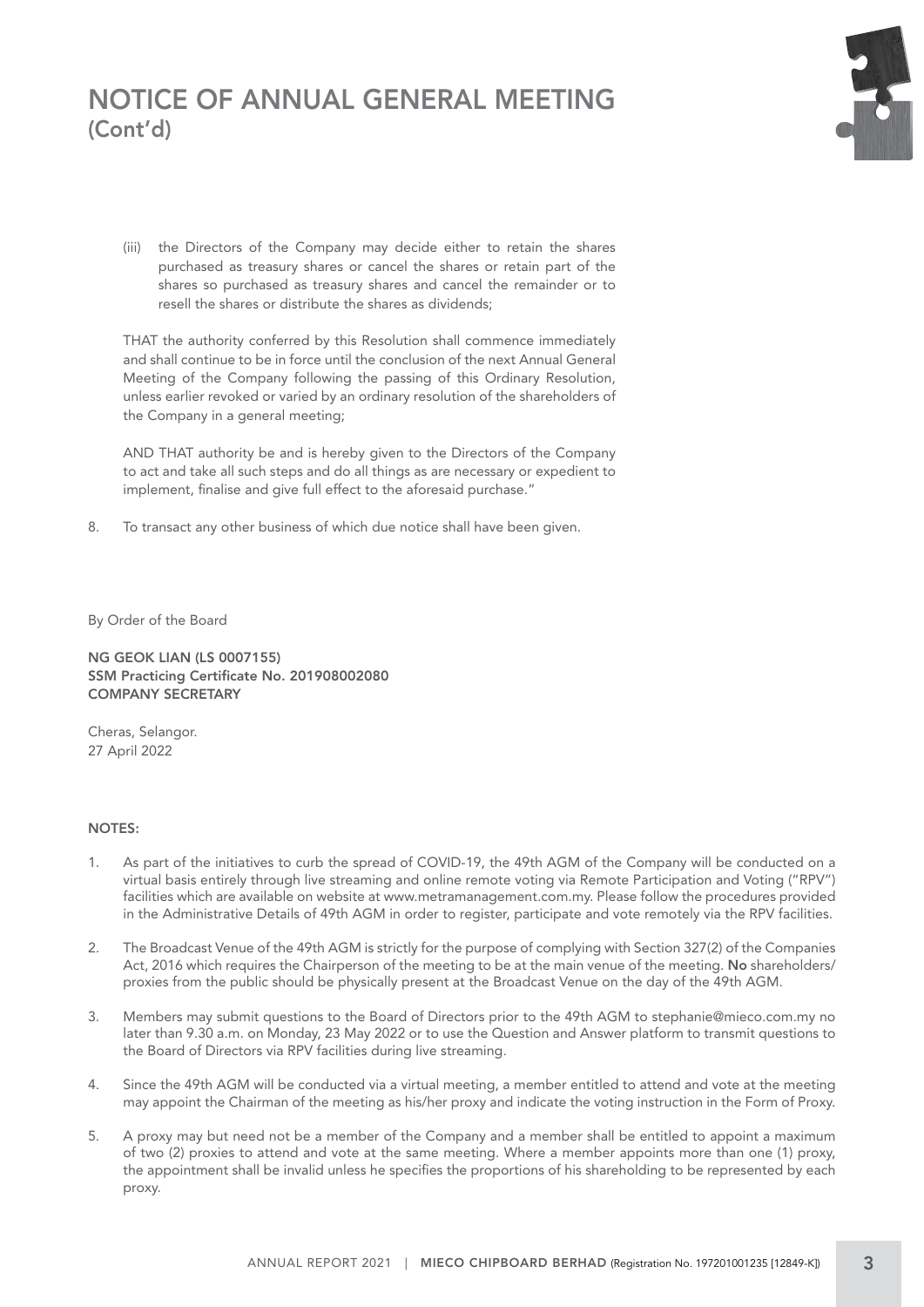

- 6. Where a member of the Company is an authorised nominee as defined under the Securities Industry (Central Depositories) Act, 1991 ("SICDA"), it may appoint up to two (2) proxies in respect of each securities account it holds with ordinary shares of the Company standing to the credit of the said securities account.
- 7. Where a Member of the Company is an exempt authorised nominee which holds ordinary shares in the Company for multiple beneficial owner in one (1) securities account ("omnibus account"), there is no limit to the number of proxies which the exempt authorised nominee may appoint in respect of each omnibus account its holds. An exempt authorised nominee refers to an authorised nominee defined under the Securities Industry (Central Depositories) Act 1991 ("SICDA") which is exempted from compliance with the provisions of subsection 25A(1) of SICDA.
- 8. The instrument appointing a proxy shall be in writing under the hand of the appointor or of his attorney duly authorised in writing or, if the appointor is a corporation, the Form of Proxy must be executed under the corporation's seal or under the hand of an officer or attorney duly authorised.
- 9. The instrument appointing a proxy must be deposited at the Company's Share Registrar, Metra Management Sdn. Bhd. at 35th Floor, Menara Multi-Purpose, Capital Square, No. 8, Jalan Munshi Abdullah, 50100 Kuala Lumpur ("Share Registrar Office") not less than 48 hours before the time for holding the 49th AGM or at any adjournment thereof, either by hand or post to the Share Registrar Office or email to corporate@mweh.com.my. In the case where the instrument appointing a proxy is delivered by email, the original instrument appointing a proxy shall also be deposited at the Share Registrar Office, either by hand or post not less than 48 hours before the time for holding the 49th AGM or at any adjournment thereof.
- 10. For purpose of determining who shall be entitled to attend this meeting, the Company shall be requesting Bursa Malaysia Depository Sdn. Bhd. to make available to the Company a Record of Depositors ("ROD") as at 18 May 2022 and only a Depositor whose name appears on such ROD shall be entitled to attend this meeting or appoint proxy to attend and/or vote in his/her behalf.
- 11. Pursuant to Paragraph 8.29A of the Main Market Listing Requirements of Bursa Malaysia Securities Berhad, all resolutions set out in the Notice of 49th AGM will be put to vote on a poll.

#### Explanatory Notes on Ordinary Business:

1) The Ordinary Resolution 1, Section 230(1) of the Companies Act 2016 provides amongst others, that the fees of the Directors and any benefits payable to the Directors of a listed company shall be approved at a general meeting.

The total estimated Directors' fees and benefits payable to Non-Executive Directors are calculated based on the current Board of Directors ("Board") size and the number of scheduled meetings for the period from 27 May 2022, being the day after the Forty-Ninth Annual General Meeting until the next Annual General Meeting and other benefits.

In the event that the proposed Directors' fees and benefits payable to Non-Executive Directors are insufficient due to enlarged size of the board of directors, approval will be sought at the next AGM for additional Directors' fees and benefits to meet the shortfall.

Resolution 1, if passed, will facilitate the payment of Directors' fees and benefits to Non-Executive Directors on a monthly basis and/or as and when required. The Board is of the view that Directors should be paid such fees and meeting allowances upon them discharging their responsibilities and rendering their services to the Company. This authority, unless revoked or varied by the Company in a general meeting will expire at the conclusion of the next Annual General Meeting of the Company.